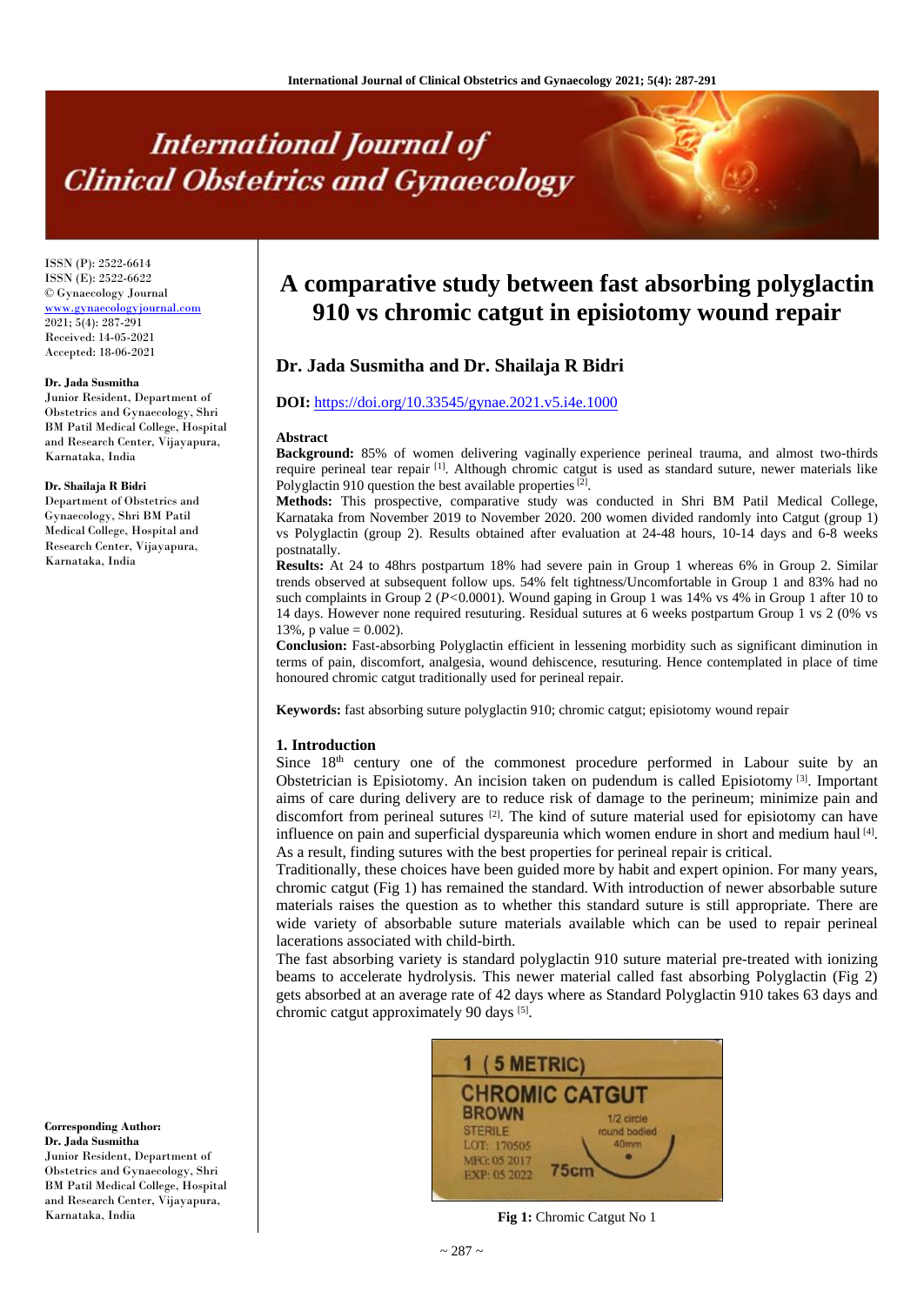

**Fig 2:** Vicryl Rapide 2-0

Fast absorbing polyglactin 910 sutures (Vicryl-rapide; Ethicon) potentially could offer the short-term benefits of synthetic materials without the problems related to delayed suture reabsorption [6] . Various trails and studies have stated that recently developed fast absorbing polyglactin 910 has properties of synthetic suture material and advantages of rapid absorption as well. However this is not routinely being used. Therefore this study is taken up to compare it with conventional suture used for episiotomy wound in our institution.

The purpose of this research is to evaluate effects of two distinct suture materials, chromic catgut and quickly absorbable polyglactin, on episiotomy healing and postpartum morbidity. The goal of this study was to examine the discomfort, analgesic need, wound dehiscence, removal of remaining sutures, and long-term pain. The primary objective would be to see if synthetic absorbable suture material outperformed natural absorbable suture material in terms of reducing postpartum morbidity after episiotomy or perineal laceration repair.

#### **2. Methods**

This is a prospective, comparative research included a total of 200 women who had normal vaginal delivery with episiotomy admitted at Shri BM Patil Medical College in labour ward after meeting the inclusion criteria and undertaking informed consent. Two groups of patients were chosen at random with 100 women in each category i.e.

- Chromic catgut-group I
- Polyglactin 910 (Fast-absorbing)-group II

The episiotomy wound was sutured using, either with Polyglactin 910 (fast absorbing) 2-0 or chromic catgut 1-0. The episiotomies were repaired by a standard three- step approach. The vaginal mucosa was sutured by using a continuous interlocking suture and the perineal muscle by intermittent suture. The skin closure was done by using a mattress suture in Group1 whereas subcuticular in Group 2. Both groups were given one shot of antibiotic (ceftriaxone 1gm) before the procedure and analgesics diclofenac sodium or ibuprofen advised to patients after suturing.

The main outcome measures recorded were

**After 24 to 48 hours:** Perineal pain, perineal swelling, tightness of wound

**Days 10 to 14 days:** Pain, wound discharge, wound disruption or dehiscence

**Six weeks postpartum:** Wound healing, removal of unabsorbed

suture

The pain perception was measured by using visual analogue scale (VAS) by using a ruler; the score was determined by measuring the distance (mm) as none, mild, moderate or severe, the following are cut off points on VAS (Fig 3): no pain (0-4 mm), mild pain (5- 44 mm), moderate pain (45-74 mm), and severe pain (75-100 mm).



**Fig 3:** VAS scale for pain

The wound infection was assessed clinically with the following markers: Fever, throbbing pain, swelling and discharge from the wound.

#### **Inclusion criteria**

- All patients with an elective episiotomy
- Second degree perineal laceration

#### **Exclusion criteria**

- Episiotomy incisions extended by instrumental deliveries
- Severe anaemia
- Diabetes
- PROM or PPROM for more than 24 hours
- On steroids or immunosuppressants

## **2.1 Statistical analysis**

All outcomes were represented in percentages and were computed using descriptive statistics. If relevant, categorical data were compared using the Chi Square Test or Fischer's Exact Test. Statistical significance was *p<*0.05. The data were analyzed using SPSS version 18 (SPSS, Chicago, IL, USA).

## **3. Results**

200 women included for the study were allocated randomly to 2 groups – 100 women received chromic catgut No.1-0 and 100 other women received Fast absorbing polyglactin 910 No.2-0 for episiotomy wound repair.

All the subjects were followed post-partum and there was no loss to follow-up.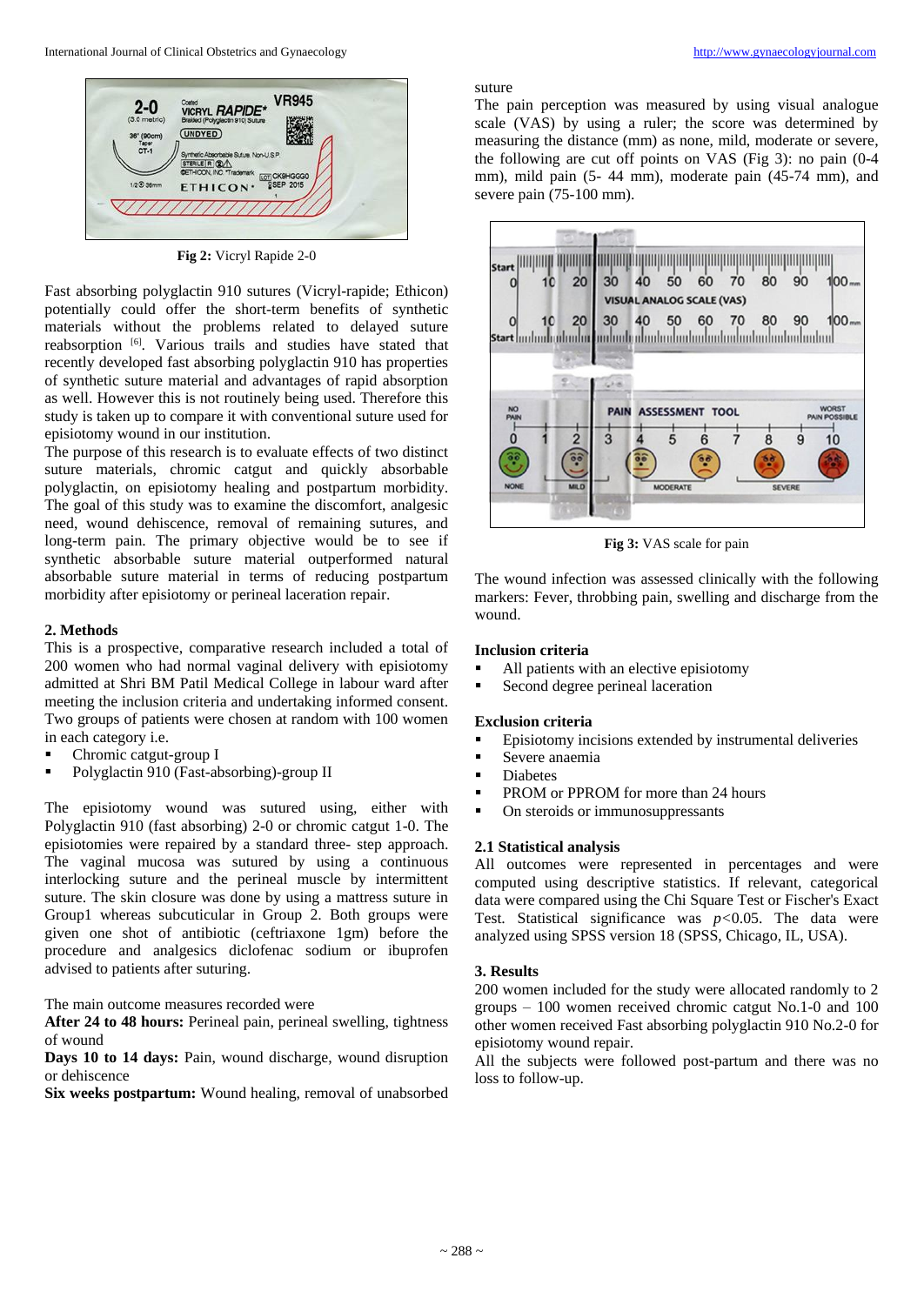

**Graph 1, 2:** Perineal pain after 24 to 48hrs after delivery in study population

After 24 to 48 hrs post-delivery In Group 2 mild and moderate amount of pain perception was as high as 94% compared to Group 1 but the severe grade pain was more in Group 1 as depicted by 6% out of 24% of total severe grade pain in both the groups. (Graph  $1 \& 2$ ). This was statistically highly significant as  $P = 0.0031$ . This was supported by VAS scale and need for analgesics (Graph 3) as well.



**Graph 3:** Analgesics after 24 to 48 hours



**Graph 4:** Tight/Uncomfortable sutures after 24 to 48 hours postpartum

After 24 to 48 hours of following delivery patients were also enquired about discomfort/Tight sutures for which 54% of catgut group gave an affirmative answer while in Vicryl group only 17% patients (Graph 4). This was statistically highly significant as p value is <0.0001.



Graph 5: Perineal pain 10 to 14 days after delivery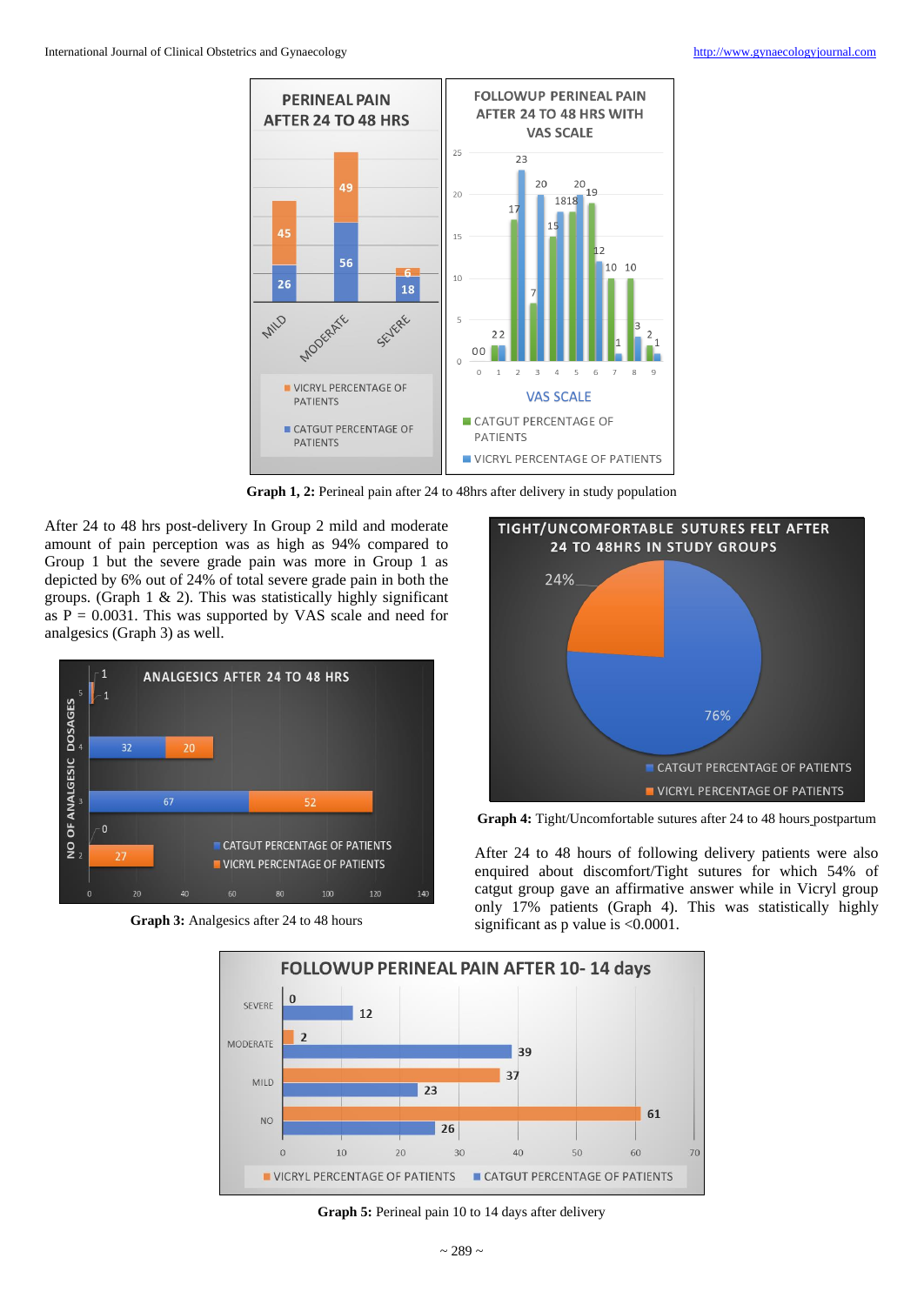The number of patients who did not experience pain at all at the end of 10 to 14 days post-partum where 26% in group 1 whereas this was high in Group 2 being 61%. In Group 2 mild amount of pain perception was 37% compared to 23% in Group 1 but the

severe grade pain was only in Group 1 as depicted by 12% (Graph 5). This was statistically highly significant as  $P =$  $< 0.0001$ .



**Graph 6:** Comparison of residual pain in both groups after 6 weeks post-partum

After 6 weeks postpartum patients in both groups were enquired about residual pain of which only 5% in group 1 had mild pain while in Group 2 none had pain (Graph 6). This was statistically highly significant as p value was 0.0235.



**Graph 7:** Comparison of residual sutures in both groups after 6 weeks post-partum

After 6 weeks postpartum 13% women had residual suture material in Group 1 while none of the women in Group 2 had any residual Vicryl (Graph 7). This was statistically highly significant as p value was 0.002.

#### **4. Discussion**

Numerous studies on the use of episiotomy have now been undertaken, with the conclusion that restricted episiotomy in situations of tight perineum may be more useful than standard episiotomy for all individuals [7].

A comparative analysis between chromic catgut which has historically been utilised vs newer absorbable suture material such as polyglactin 910 for episiotomy revealed that vicryl is much less tissue reactive, absorbed via hydrolysis, and took a greater time to absorb, resulting in fewer wound infections, quicker wound healing, and reduced postpartum discomfort. Studies utilising the newer material Dexon and the use of sticky glue for episiotomy wounds are among the most latest [8]. The goal of this study is to provide quantitative evidence to guide the selection of suture material for episiotomy wound repair after vaginal birth.

Pain factor was the largest cumulative parameter investigated, and there was a statistically significant difference in pain across the procedures and suture materials. In the group 1 catgut the closure of mucosa was continuous interlocking followed by muscular layer with intermittent layer which was followed by mattress suture at skin? Unlike in case of group 2 Vicryl the skin layer was closed by continues buried subcutaneous sutures while

the rest of the procedure remained same precendently.

After 24 to 48 hours postpartum vicryl rapid continuous group had significantly lesser pain perception than catgut group, as the same pattern was noticed at 10 to 14 days and 6 weeks follow ups where majority of women had no pain at all in both groups and even of those women who had pain largely belonged to catgut group. This was statistically significant as proved by a more objective VAS scale used at every follow-up and also by the measure of the number of analgesics taken.

When enquired about uncomfortable or tight sutures at perineal site Group 1 had more discomfort than group 2 immediate postpartum at 24 to 48 hours and 10 to 14 days after delivery which was statistically significant.

Masson et colleagues compared pain during the postnatal period in 2000 patients and found a substantial difference in pain in the polyglactin group, with significantly less discomfort [9].

Shah PK investigated the same and discovered that the polyglactin group had 51 percent discomfort on postnatal day 2 compared to 61 percent in the catgut category [10].

The polyglactin group exhibited a clear benefit of reduced discomfort at 48 hours postpartum in Ipswich childbirth trial upon comparing the two suture materials [2].

The Cochrane systematic analysis of eight randomised controlled trials including 3642 women by Kettle C and Johanson RB found no apparent difference between the absorbable synthetic and catgut suture material in terms of longterm discomfort and dyspareunia<sup>[1]</sup>.

Moving onto other comparative parameters like infection none of the women showed any symptoms nor signs of infection after 24-48hrs and also after  $10 - 14$  days postpartum, but 4% of women in catgut group had mild infection requiring out-patient basis treatment after 6 weeks postpartum. This was statistically highly significant as p value was 0.0434. Yet this was another positive factor favouring vicryl group.

The women were also enquired about wound gaping at every follow-up postpartum. Relatively more women experienced gaping in catgut group 7% over 3% after 24 to 48 hrs, 14% over 4% after 10 – 14 days, 11% over 5% after 6 weeks postpartum but only statistically significant was after 10 – 14 days postpartum. Although none required re-suturing of the gaping. However this was another factor favouring vicryl group.

Although this finding may not be conceptually or statistically significant, clinically, we saw wound dehiscence in just the catgut intermittent group. As catgut is often used in hospitals